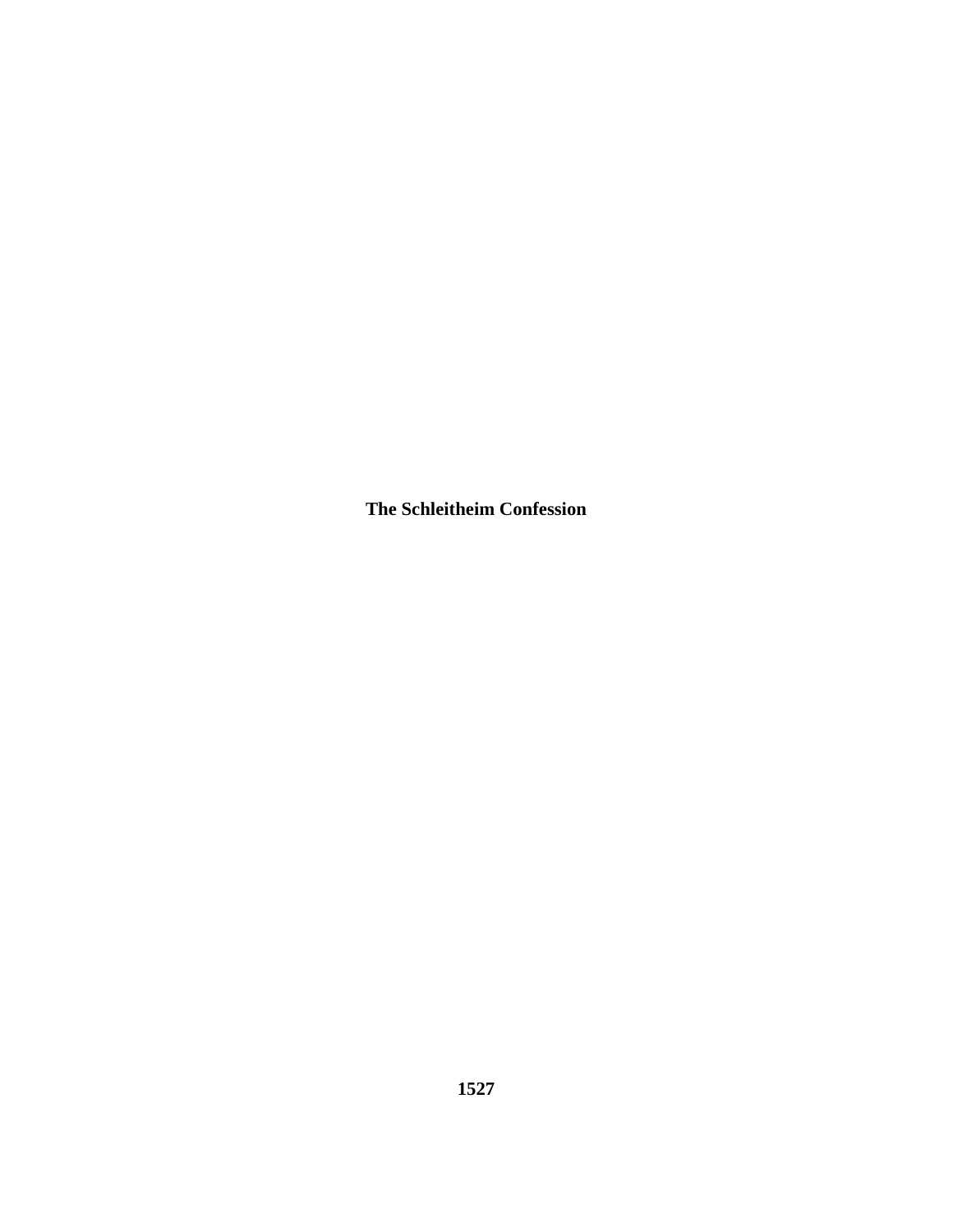## Brotherly Union of a Number of Children of God Concerning Seven Articles

 May joy, peace and mercy from our Father through the atonement of the blood of Christ Jesus, together with the gifts of the Spirit – Who is sent from the Father to all believers for their strength and comfort and for their perseverance in all tribulation until the end, Amen – be to all those who love God, who are the children of light, and who are scattered everywhere as it has been ordained of God our Father, where they are with one mind assembled together in one God and Father of us all: Grace and peace of heart be with you all, Amen.

 Beloved brethren and sisters in the Lord: First and supremely we are always concerned for your consolation and the assurance of your conscience (which was previously misled) so that you may not always remain foreigners to us and by right almost completely excluded, but that you may turn again to the true implanted members of Christ, who have been armed through patience and knowledge of themselves, and have therefore again been united with us in the strength of a godly Christian spirit and zeal for God.

 It is also apparent with what cunning the devil has turned us aside, so that he might destroy and bring to an end the work of God which in mercy and grace has been partly begun in us. But Christ, the true Shepherd of our souls, Who has begun this in us, will certainly direct the same and teach [us] to His honor and our salvation, Amen.

 Dear brethren and sisters, we who have been assembled in the Lord at Schleitheim on the Border, make known in points and articles to all who love God that as concerns us we are of one mind to abide in the Lord as God's obedient children, [His] sons and daughters, we who have been and shall be separated from the world in everything, [and] completely at peace. To God alone be praise and glory without the contradiction of any brethren. In this we have perceived the oneness of the Spirit of our Father and of our common Christ with us. For the Lord is the Lord of peace and not of quarreling, as Paul points out. That you may understand in what article this has been formulated you should observe and note [the following].

 A very great offense has been introduced by certain false brethren among us, so that some have turned aside from the faith, in the way they intend to practice and observe the freedom of the Spirit and of Christ. But such have missed the truth, and to their condemnation are given over to the lasciviousness and self-indulgence of the flesh. They think faith and love may do and permit everything, and nothing will harm them nor condemn them, since they are believers.

 Observe, you who are God's members in Christ Jesus, that faith in the Heavenly Father through Jesus Christ does not take such form. It does not produce and result in such things as these false brethren and sisters do and teach. Guard yourselves and be warned of such people, for they do not serve our Father, but their father, the devil.

 But you are not that way. For they that are Christ's have crucified the flesh with its passions and lusts. You understand me well and [know] the brethren whom we mean. Separate yourselves from them for they are perverted. Petition the Lord that they may have the knowledge which leads to repentance, and [pray] for us that we may have constancy to persevere in the way which we have espoused, for the honor of God and of Christ, His Son, Amen.

 The articles which we discussed and on which we were of one mind are these 1. Baptism; 2. The Ban [excommunication]; 3. Breaking of Bread; 4. Separation from the Abomination; 5. Pastors in the Church; 6. The Sword; and 7. The Oath.

 First. Observe concerning baptism: Baptism shall be given to all those who have learned repentance and amendment of life, and who believe truly that their sins are taken away by Christ, and to all those who walk in the resurrection of Jesus Christ, and wish to be buried with Him in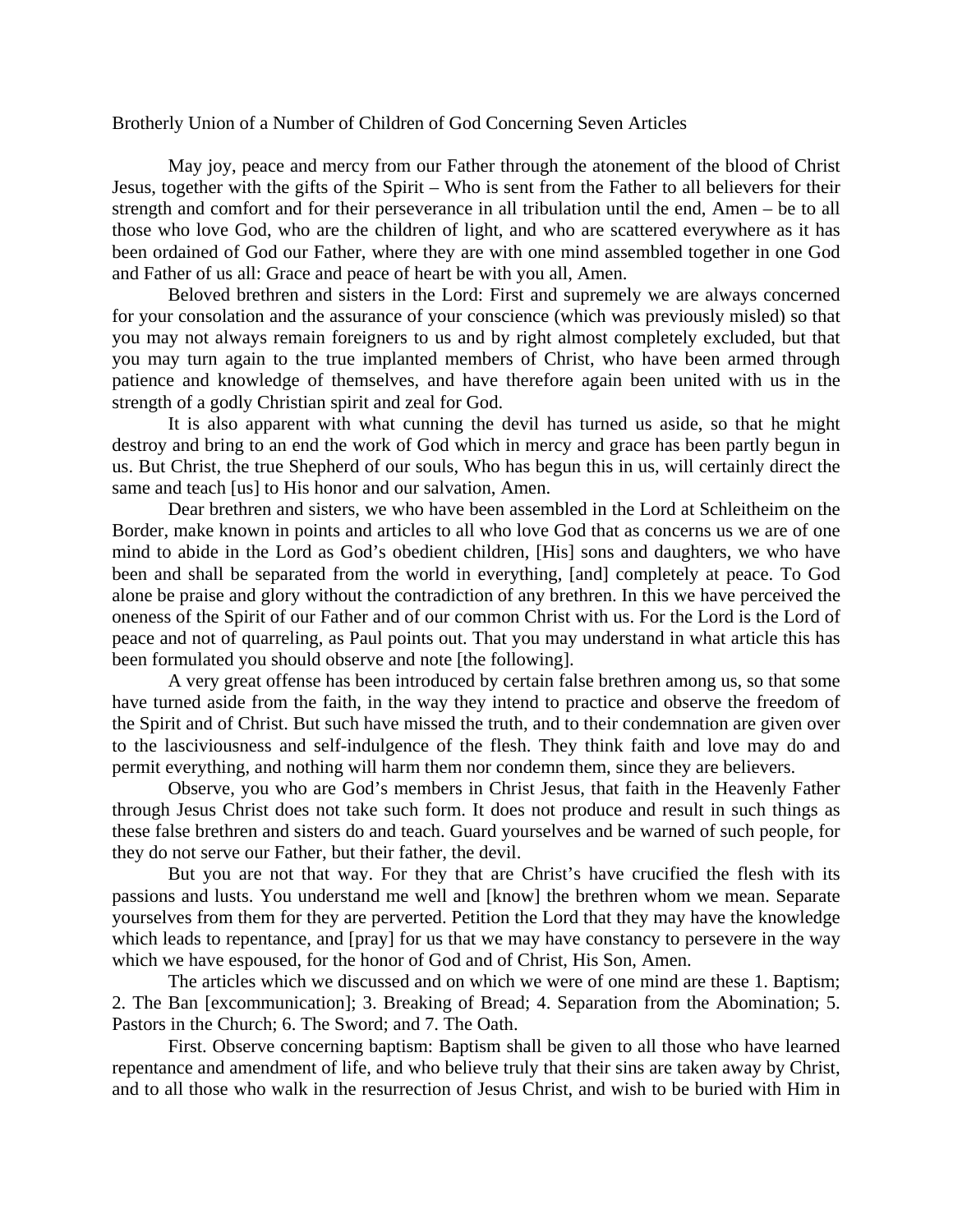death, so that they may be resurrected with him and to all those who with this significance request it [baptism] of us and demand it for themselves. This excludes all infant baptism the highest and chief abominations of the pope. In this you have the foundation and testimony of the apostles. Mt. 28, Mk. 16, Acts 2, 8,16,19. This we wish to hold simply, yet firmly and with assurance.

 Second. We agree as follows on the ban: The ban shall be employed with all those who have given themselves to the Lord, to walk in His commandments, and with all those who have been baptized in the one body of Christ and who are called brethren and sisters, and yet who slip sometimes and fall into error and sin, being inadvertently overtaken. The same shall be admonished twice in secret and the third time openly disciplined or banned according to the command of Christ. Mt. 18. But this shall be done according to the regulation of the Spirit (Mt. 5) before the breaking of bread, so that we may beak and eat one bread, with one mind and in one love, and may drink of one cup.

 Third. In the breaking of bread we are of one mind and are agreed [as follows]: All those who wish to drink of one drink as a remembrance of the shed blood of Christ, shall be united beforehand by baptism in one body of Christ which is the church of God and whose Head is Christ. For as Paul points out we cannot at the same time be partakers of the Lord's table and the table of devils; we cannot at the same time drink the cup of the Lord and the cup of the devil. That is, all those who have fellowship with the dead works of darkness have no part in the light. Therefore all who follow the devil and the world have no part with those who are called unto God out of the world. All who lie in the evil have no part in the good.

 Therefore it is and must be [thus]: Whoever has not been called by one God to one faith, to one baptism, to one Spirit, to one body, with all the children of God's church, cannot be made [into] one bread with them, as indeed must be done if one is truly to break bread according to the command of Christ.

 Fourth. We are agreed [as follows] on separation. A separation shall be made from the evil and from the wickedness which the devil planted in the world; in this manner, simply that we shall not have fellowship with them [the wicked] and not run with them in the multitude of their abominations. This is the way it is: Since all who do not walk in the obedience of faith, and have not united themselves with God so that they wish to do His will, are a great abomination before God, it is not possible for anything to grow or issue from them except abominable things. For truly all creatures are in but two classes, good and bad, believing and unbelieving, darkness and light, the world and those who [have come] out of the world, God's temple and idols, Christ and Belial; and none can have part with the other.

 To us then the command of the Lord is clear when He calls upon us to separate from the evil and thus He will be our God and we shall be His sons and daughters.

 He further admonishes us to withdraw from Babylon and the earthly Egypt that we may not be partakers of the pain and suffering which the Lord will bring upon them.

 From all this we should learn that everything which is not united with our God and Christ cannot be other than abomination which we should shun and flee from. By this is meant all popish and anti-popish works and church services, meetings and church attendance, drinking houses, civic affairs, the commitments [made in] unbelief and other things of that kind, which are highly regarded by the world and yet are carried on in flat contradiction to the command of God, in accordance with all the unrighteousness which is in the world. From all these things we shall be separated and have no part with them for they are nothing but an abomination, and they are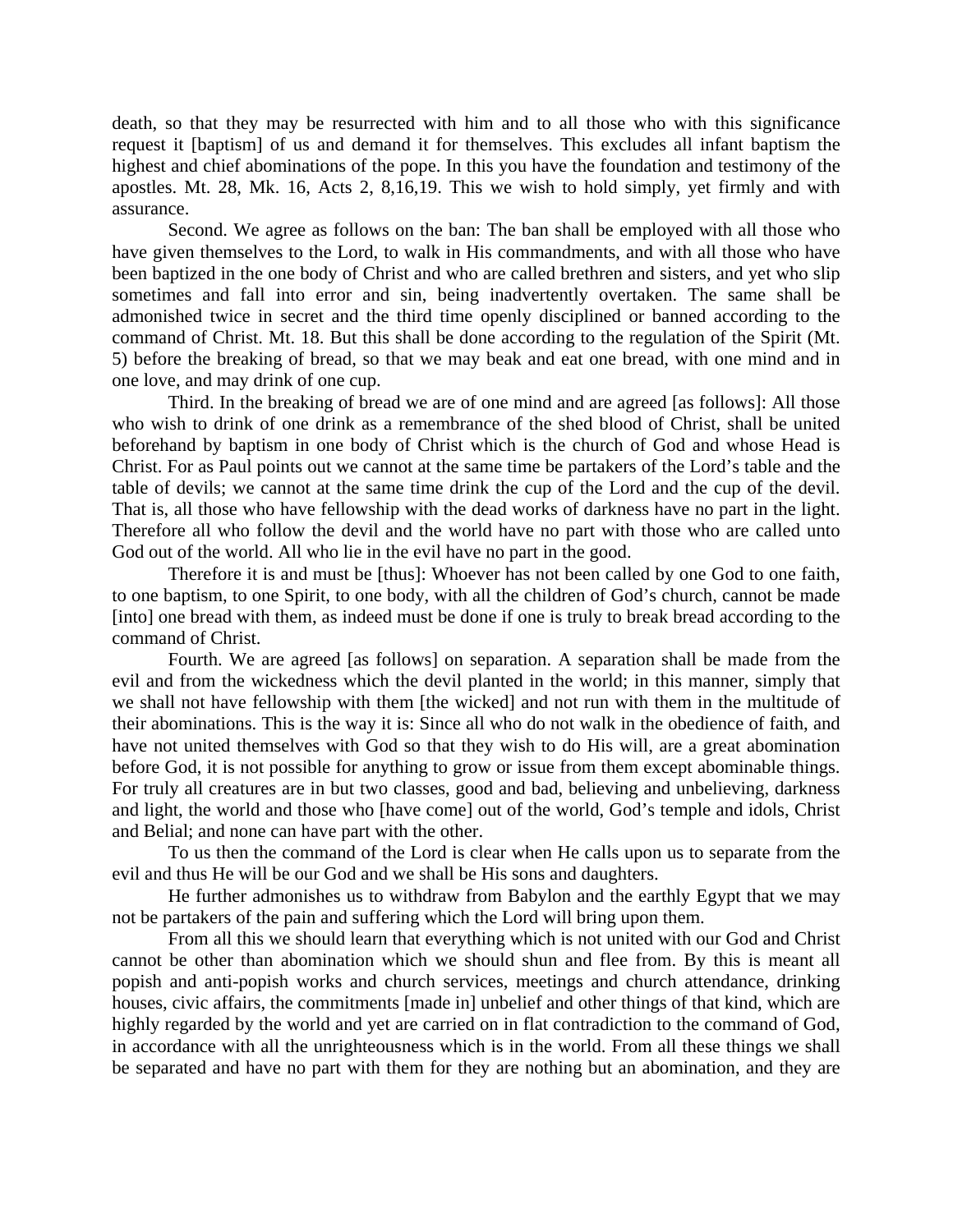the cause of our being hated before our Christ Jesus, Who set us free from the slavery of the flesh and fitted us for the service of God through the Spirit Whom He has given us.

 Therefore there will also unquestionably fall from us the unchristian, devilish weapons of force – such as sword, armor and the like, and all their use [either] for friends or against one's enemies – by virtue of the word of Christ, Resist not [him that is] evil.

 Fifth. We are agreed as follows on pastors in the church of God. The pastor in the church of God shall, as Paul has prescribed, be one who out-and-out has a good report of those who are outside the faith. This office shall be to read, to admonish and teach, to warn, to discipline, to ban in the church, to lead out in prayer for the advancement of all the brethren and sisters, to lift up the bread when it is to be broken, and in all things to see to the care of the body of Christ, in order that It may be build up and developed and the mouth of the slanderer be stopped.

 This one moreover shall be supported of the church which has chosen him, wherein he may be in need, so that he who serves the Gospel may live of the Gospel as the Lord has ordained. But if a pastor should do something requiring discipline, he shall not be dealt with except [on the testimony of] two or three witnesses. And when they sin they shall be disciplined before all in order that the others may fear.

 But should it happen that through the cross this pastor should be banished or led to the Lord [through martyrdom] another shall be ordained in his place in the same hour so that God's little flock and people may not be destroyed.

 Sixth. We are agreed as follows concerning the sword: The sword is ordained of God outside the perfection of Christ. It punishes and puts to death the wicked, and guards and protects the good. In the Law the sword was ordained for the punishment of the wicked and for their death, and the same [sword] is [now] ordained to be used by the worldly magistrates.

 In the perfection of Christ, however, only the ban is used for a warning and for the excommunication of the one who has sinned, without putting the flesh to death, – simply the warning and the command to sin no more.

 Now it will be asked by many who do not recognize [this as] the will of Christ for us, whether a Christian may or should employ the sword against the wicked for the defense and protection of the good, or for the sake of love.

 Our reply is unanimously as follows: Christ teaches and commands us to learn of Him, for He is meek and lowly in heart and so shall we find rest to our souls. Also Christ says to the heathenish woman who was taken in adultery, not that one should stone her according to the law of His Father (and yet He says, As the Father has commanded me, thus I do), but in mercy and forgiveness and warning, to sin no more. Such [at attitude] we also ought to take completely according to the rule of the ban.

 Secondly, it will be asked concerning the sword, whether a Christian shall pass sentence in worldly dispute and strife such as unbelievers have with one another. This is our united answer: Christ did not wish to decide or pass judgment between brother and brother in the case of the inheritance, but refused to do so. Therefore we should do likewise.

 Thirdly, it will be asked concerning the sword, Shall one be a magistrate if one should be chosen as such? The answer is as follows: They wished to make Christ king, but He fled and did not view it as the arrangement of His Father. Thus shall we do as He did, and follow him, and so shall we not walk in darkness. For, He Himself says, He who wishes to come after me, let him deny himself and take up his cross and follow me. Also, He Himself forbids [the employment of] the force of the sword saying, The worldly princes lord it over them, etc., but not so shall it be with you. Further, Paul says, Whom God did foreknow He also did predestinate to be conformed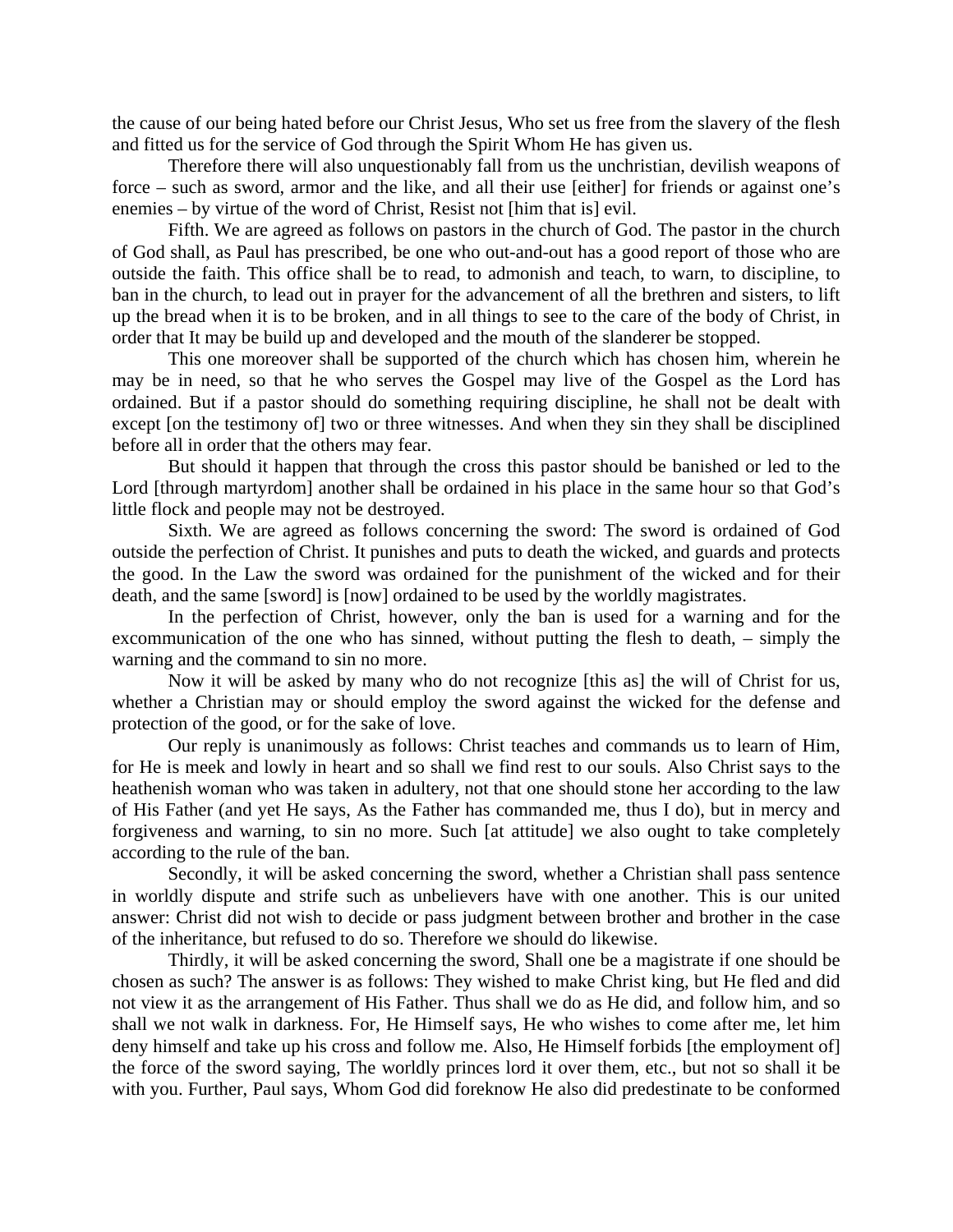to the image of His son, etc. Also Peter says, Christ has suffered (not ruled) and left us an example, that ye should follow His steps.

 Finally, it will be observed that it is not appropriate for a Christian to serve as a magistrate because of these points: The government magistracy is according to the flesh, but the Christians' is according to the Spirit; their houses and dwelling remain in this world, but the Christians' citizenship is in heave; the weapons of their conflict and war are carnal and against the flesh only, but the Christians' weapons are spiritual, against the fornication of the devil. The worldlings are armed with steel and iron, but the Christians are armed with the armor of God, with truth, righteousness, peace, faith, salvation and the Word of God. In brief, as is the mind of Christ toward us, so shall the mind of the members of the body of Christ be through Him in all things, that there may be no schism in the body through which it would be destroyed. For every kingdom divided against itself will be destroyed. Now since Christ is as it is written of Him, His members must also be the same, that His body may remain complete and united to its won advancement and upbuilding.

 Seventh. We are agreed as follows concerning the oath: The oath is a confirmation among those who are quarreling or making promises. In the Law it is commanded to be performed in God's Name, but only in truth, not falsely. Christ, who teaches the perfection of the Law, prohibits all swearing to his [followers], whether true or false, – neither by heaven, or by earth, nor by Jerusalem, nor by our head, – and that for the reason which He shortly thereafter gives, For you are not able to make one hair white or black. So y9ou see it is for this reason that all swearing is forbidden: we cannot fulfill that which we promise when we swear, for we cannot change [even] the very least thing on us.

 Now there are some who do not give credence to the simple command of God, but object with this question: Well now, did not God swear to Abraham by Himself (since He was God) when He promised him that He would be with hi and that He would be his God is he would keep His commandments, – why then should I not also swear when I promise to someone? Answer: Hear what the Scripture says: God, since He wished more abundantly to show unto the heirs the immutability of His counsel, inserted an oath, that by two immutable things (in which it is impossible for God to lie) that we might have a strong consolation. Observe the meaning of this Scripture: What God forbids you to do, He has power to do, for everything is possible for Him. God swore an oath to Abraham, says the Scripture, so that He might show that His counsel is immutable. That is, no one can withstand nor thwart His will; therefore He can keep His oath. But we can do nothing, as is said above by Christ, to keep or perform [our oaths]: therefore we shall not swear at all [*nichts schweren*].

 Then others further say as follows: It is not forbidden of God to swear in the New Testament, when it is actually commanded in the Old, but it is forbidden to swear by heaven, earth, Jerusalem and our head. Answer: Hear the Scripture, He who swears by heaven swears by God's throne and by Him who sitteth thereon. Observe: It is forbidden to swear by heaven, which is only the throne of God: how much more is it forbidden [to swear] by God Himself! Ye fools and blind, which is greater, the throne or Him that sitteth thereon?

 Further some say, Because evil is now [in the world, and] because man needs God for [the establishment of] the truth, so did the apostles Peter and Paul also swear. Answer: Peter and Paul only testify of that which God promised to Abraham with the oath. They themselves promise nothing, as the example indicates clearly. Testifying and swearing are two different things. For when a person swears he is in the first place promising future things, as Christ was promised to Abraham Whom we a long time afterwards received. But when a person bears